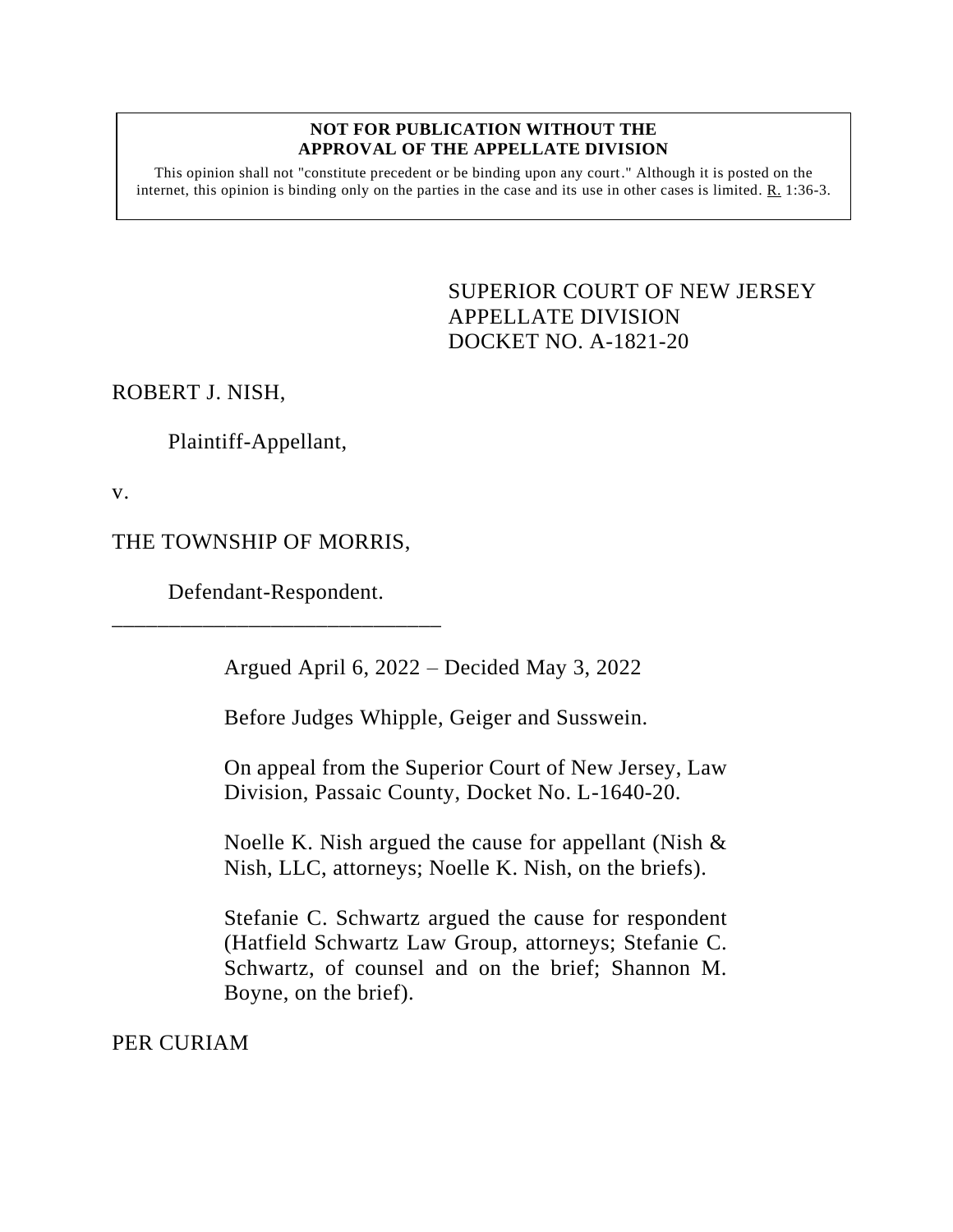Plaintiff Robert J. Nish is a former municipal court judge who appeals the trial court's February 19, 2021 dismissal of his complaint against defendant the Township of Morris (Township) and denial of his summary judgment motion. The sole issue is whether the Township's resolution appointing plaintiff pursuant to N.J.S.A. 2B:12-4 created an enforceable employment contract. Because the statute does not clearly indicate the Legislature's intent to vest contractual rights in municipal judges, we affirm.

No facts are in dispute. On January 3, 2001, the Township adopted a resolution appointing plaintiff as a municipal court judge for the township for a three-year term ending December 31, 2003. The Township re-appointed plaintiff for consecutive three-year terms through December 31, 2012. On January 2, 2013, the Township adopted Resolution 7-13 appointing plaintiff as a municipal judge through December 31, 2015.

On November 20, 2013, the Township, the Borough of Madison, the Borough of Chatham, the Township of Chatham, and the Township of Harding entered an "Agreement for the Operation of a Joint Municipal Court Pursuant to the Uniform Shared Services and Consolidation Act" (Shared Services Agreement) effective January 1, 2014 through December 31, 2017. The parties agreed to operate a joint municipal court to be known as "The Joint Municipal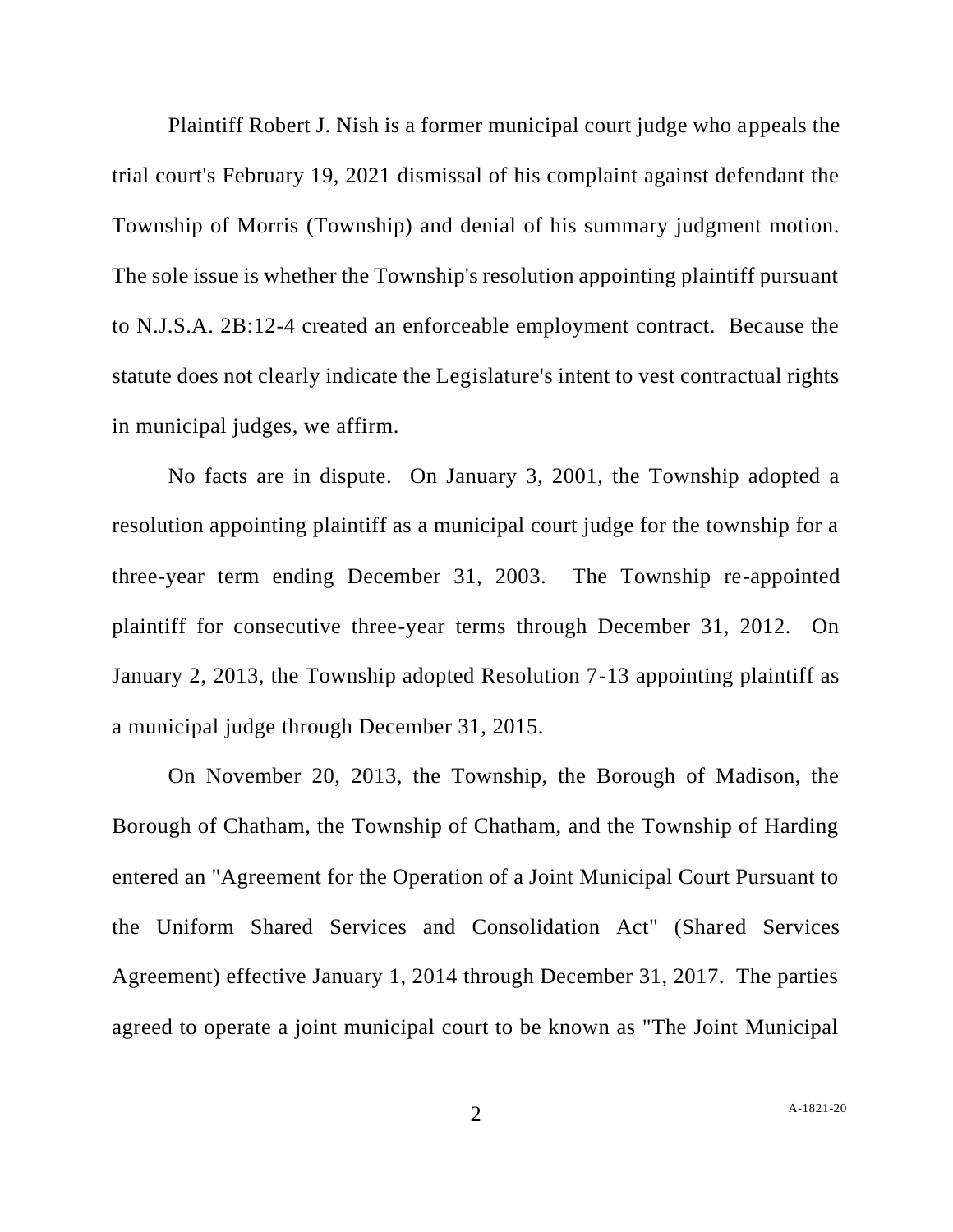Court of Madison, the Chathams, Harding, and Morris Township" (Joint Municipal Court).

On September 18, 2013, the Township Committee adopted Resolution 176-13 authorizing the Township's participation in the Joint Municipal Court. On October 25, 2013, then-Assignment Judge Thomas L. Weisenbeck approved the Shared Services Agreement. By letter dated December 3, 2013, the Township informed plaintiff "due to reasons of efficiency and economy and the resultant [S]hared [S]ervice[s] [A]greement for [m]unicipal [c]ourt services, the Township Committee has eliminated your position and you are hereby terminated effective 12:01 a.m. [on] January 1, 2014."

On December 28, 2019, plaintiff filed a complaint against the Township alleging breach of contract and sought damages for loss of salary and benefits and creditable pension benefits. The Township filed an answer seeking dismissal of plaintiff's complaint with prejudice and pleading defenses. The Township moved to dismiss plaintiff's action pursuant to Rule 4:6-2(e) and plaintiff cross-moved for summary judgment, filing a statement of material facts pursuant to Rule 4:46-1 mirroring the same facts included in his complaint. Plaintiff added that his salary for the year 2013 was \$55,347.96, as shown by a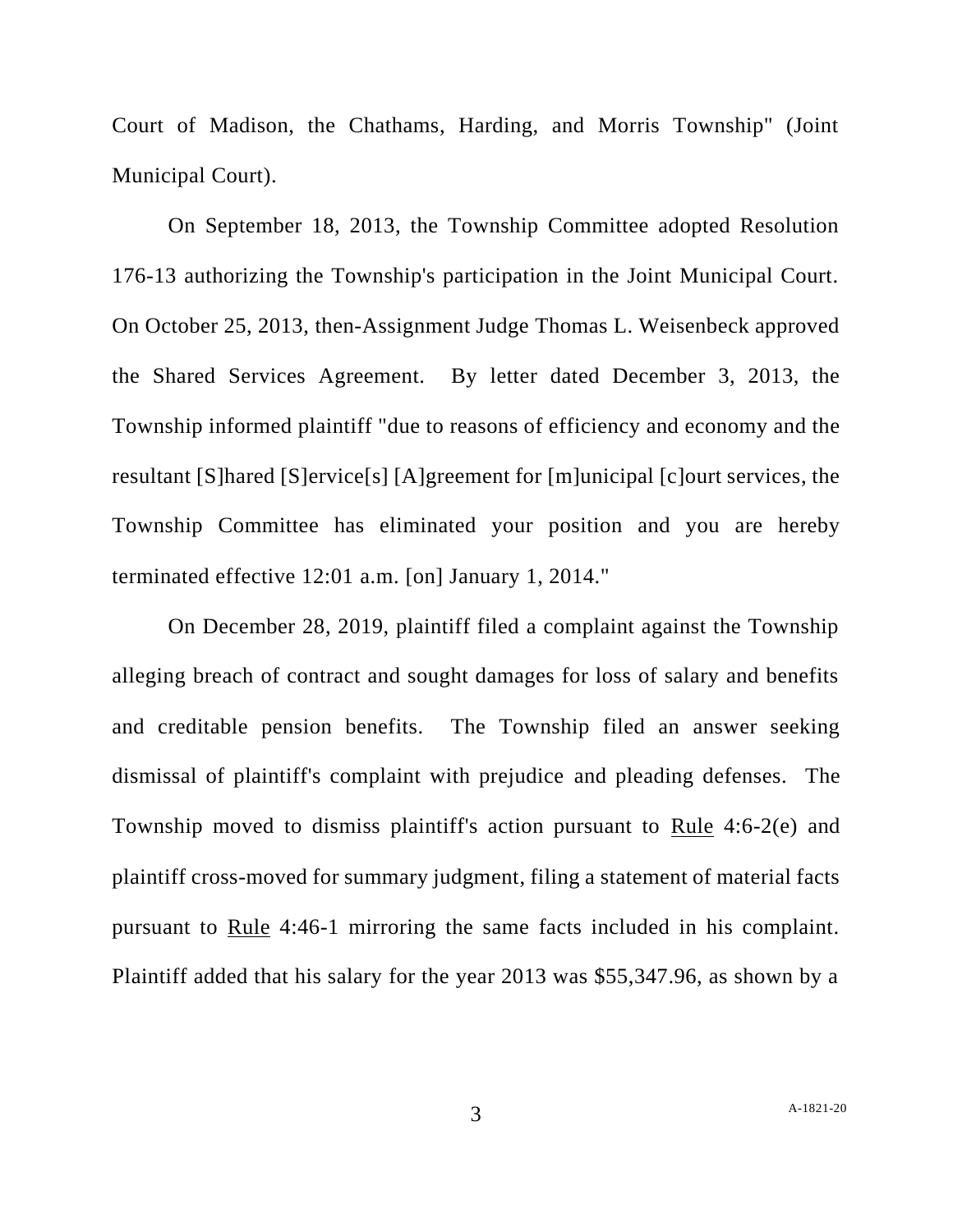W-2 Wage and Tax Statement and that he lost \$110,695.92 for being terminated

after one year of the three-year term.

The Township filed a response admitting most facts that plaintiff set forth in his statement of material facts and added:

> The Township admits that it eliminated the municipal court judge position effective January 1, 2014 when it merged the Morris Township Municipal Court with the [J]oint [M]unicipal [C]ourt pursuant to the Shared Services Agreement dated November 20, 2013. The Township's letter dated December 3, 2013 speaks for itself.

After oral argument, the court entered an order and a statement of reasons

dismissing plaintiff's complaint with prejudice pursuant to Rule 4:6-2(e) and

denying plaintiff's cross-motion for summary judgment.

The court framed the issue as follows:

What happens when a municipality terminates a municipal court judge in the middle of his term? The [p]laintiff says it is a breach of a statutorily defined contract. The [d]efendant says not so; that no contract exists; that this suit is an untimely prerogative writs action; and/or this matter presents a political question.

The court found "no contract upon which to state a cause of action" because the statute did not clearly or expressly indicate the Legislature's "intent to confer a contractual right of employment to a municipal court judge." The court explained: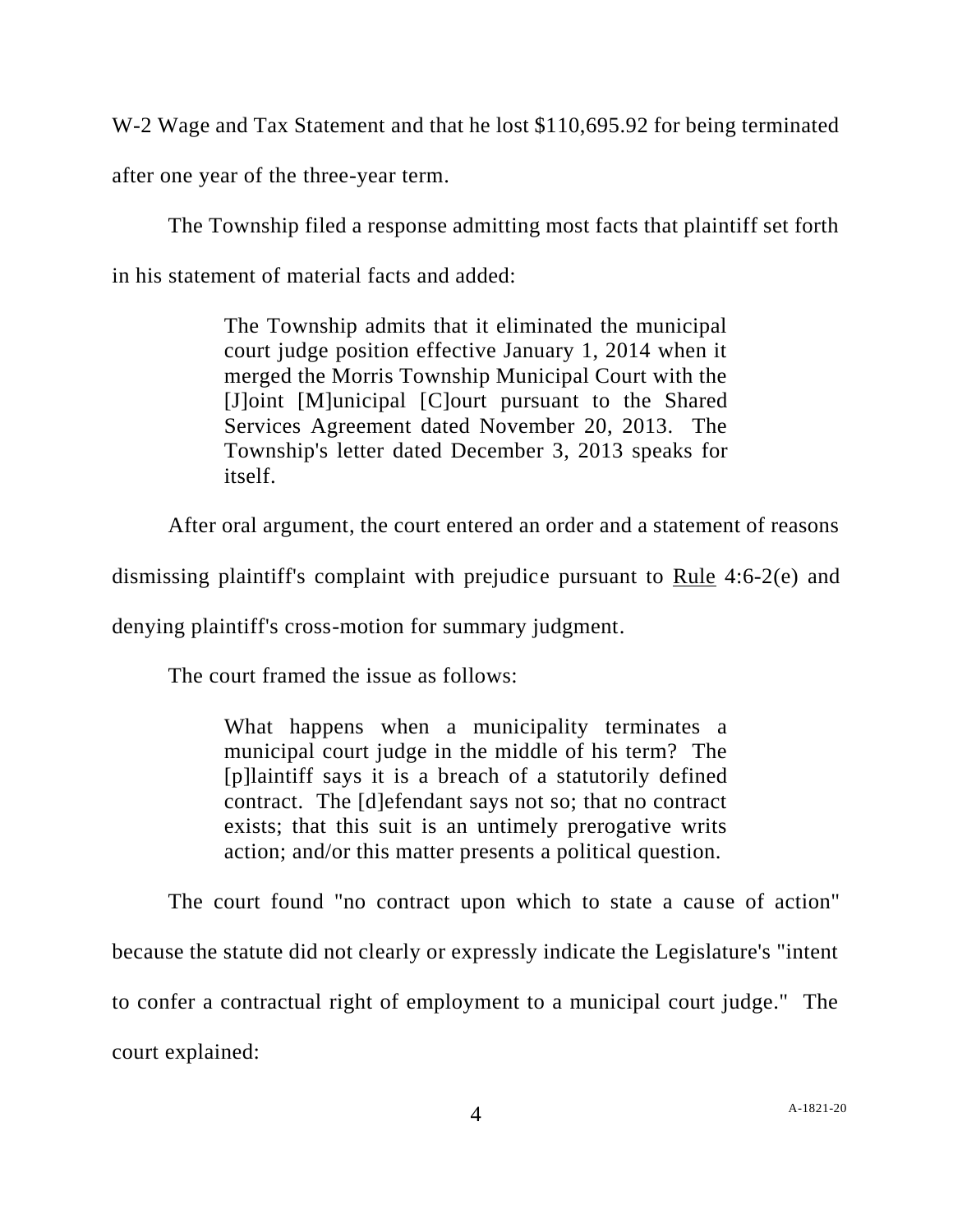The language "shall serve for a term of three years" does not clearly or unambiguously evince a legislative intent to extend a non-forfeitable contractual right to a judicial tenure of three years. Nowhere in the text of N.J.S.A. 2B:12-4 is it plainly set forth that the [L]egislature intended an unambiguous grant of a contract of employment. If the Legislature had desired to provide a contractual obligation between a municipality and a municipal court judge, it would have expressed so with greater clarity and specificity. While courts have found that the "shall serve for a term of three years" language clearly implies a legislative intent of service continuity, there is no indication that such continuity stems from a contractual obligation pursuant to N.J.S.A. 2B:12-4 or that interruption of such continuity is a breach. Contrary to [p]laintiff's assertion that his employment relationship is a contract, the relationship between public employees or office holders and the employer appointing him "is not ipso facto contractual in character."

[(Emphasis in original).]

Moreover, the court noted that even if the statute created a contractual relationship, "a municipality may lawfully terminate a fixed term employment contract incidental to its formation of a successor entity created to perform governmental functions in addition to those of a predecessor, particularly when there is a good faith basis to do so." This appeal followed.

"[We] review[] de novo the trial court's determination of the motion to dismiss under Rule 4:6-2(e)" for "failure to state a claim upon which relief can be granted." Dimitrakopoulos v. Borrus, Goldin, Foley, Vignuolo, Hyman &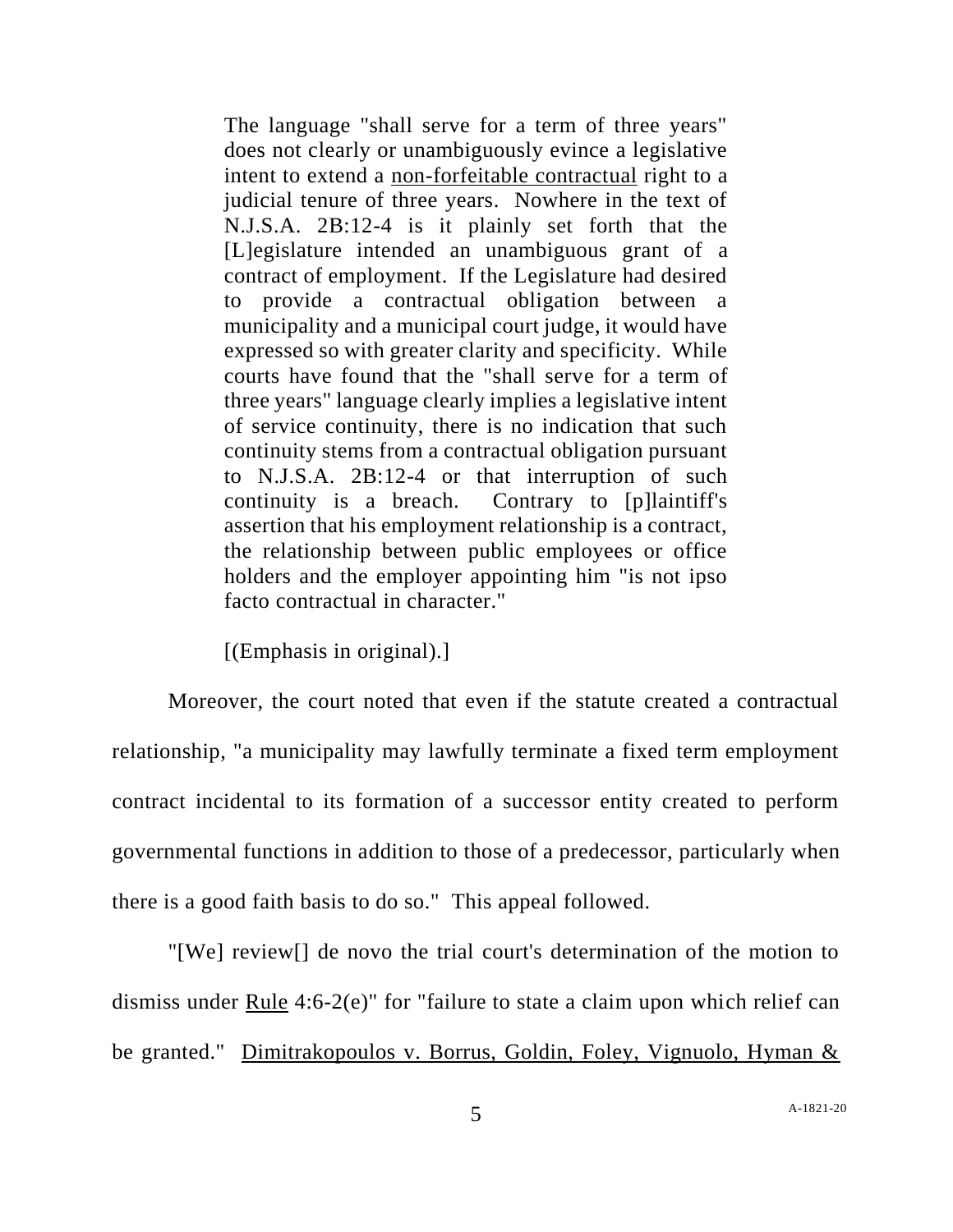Stahl, PC, 237 N.J. 91, 108 (2019). In considering a Rule 4:6-2(e) motion, we "examine[] 'the legal sufficiency of the facts alleged on the face of the complaint,' Printing Mart-Morristown v. Sharp Elecs. Corp., 116 N.J. 739, 746 (1989), limiting [our] review to 'the pleadings themselves,' Roa v. Roa, 200 N.J. 555, 562 (2010)." Dimitrakopoulos, 237 N.J. at 108. "The test for determining the adequacy of a pleading [is] whether a cause of action is 'suggested' by the facts." Printing Mart-Morristown, 116 N.J. at 746 (quoting Velantzas v. Colgate-Palmolive Co., 109 N.J. 189, 192 (1988)). "If the court considers evidence beyond the pleadings in a Rule 4:6-2(e) motion, that motion becomes a motion for summary judgment, and the court applies the standard of Rule 4:46." Dimitrakopoulos, 237 N.J. at 107.

We review the trial court's grant or denial of a motion for summary judgment de novo. Branch v. Cream-O-Land Dairy, 244 N.J. 567, 582 (2021). When reviewing a grant of summary judgment, we apply the same standard as the motion judge and consider "whether the competent evidential materials presented, when viewed in the light most favorable to the non-moving party, are sufficient to permit a rational factfinder to resolve the alleged disputed issue in favor of the non-moving party." Brill v. Guardian Life Ins. Co. of Am., 142 N.J. 520, 540 (1995).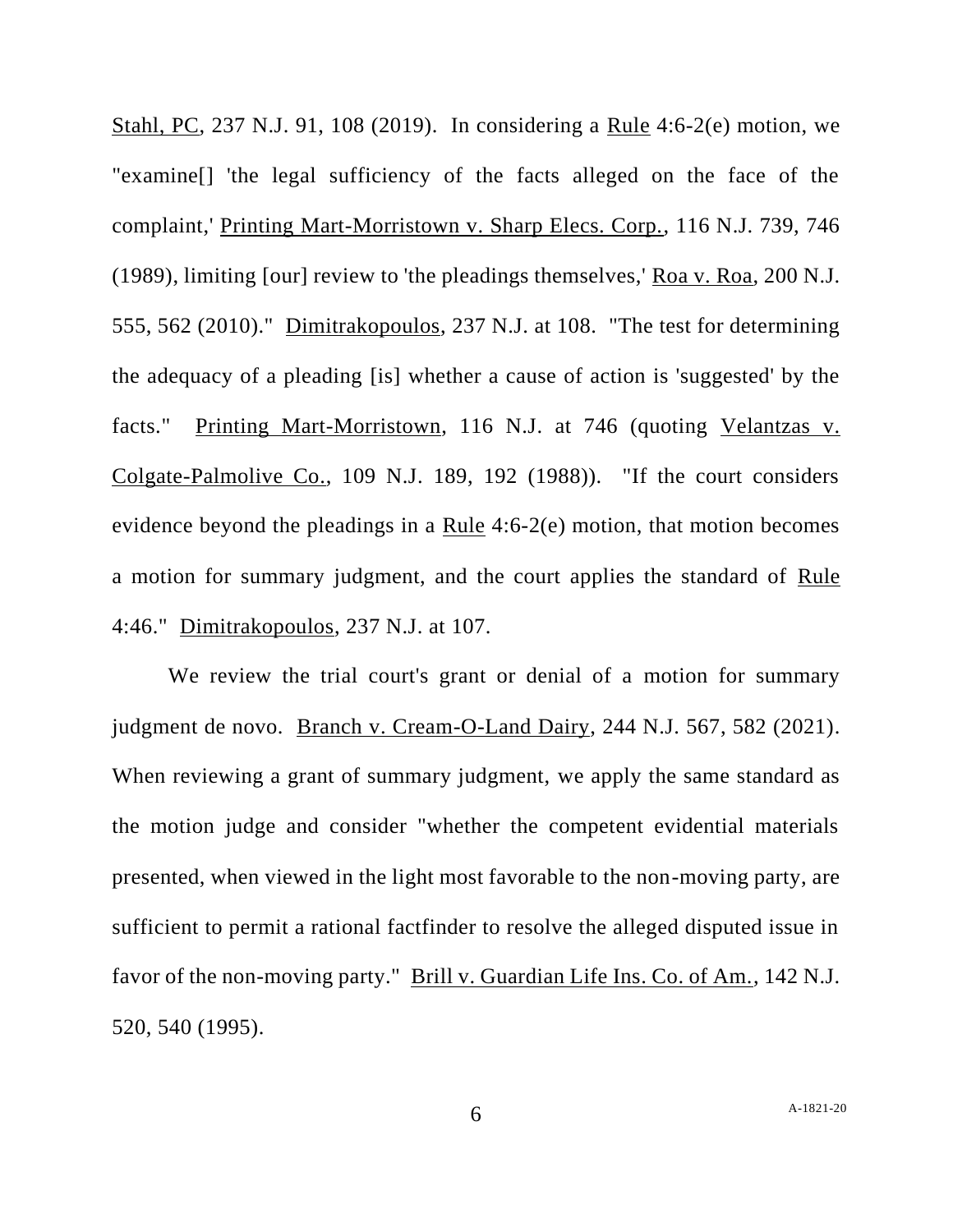Plaintiff argues that the court erred in dismissing his complaint with prejudice because he "asserted a cause of action for breach of contract" by alleging the existence of an offer of employment, breach, and damages. We disagree.

N.J.S.A. 2B:12-4 provides, in pertinent part:

a. Each judge of a municipal court shall serve for a term of three years from the date of appointment and until a successor is appointed and qualified. . . .

b. In municipalities governed by a mayor-council form of government, the municipal court judge shall be appointed by the mayor with the advice and consent of the council. . . . In all other municipalities, the municipal judge shall be appointed by the governing body of the municipality. . . .

"[T]he prevailing view [is] that an appointment to public employment is governed by statutory authority rather than simple contract between employer and employee." DiPaolo v. Passaic C'ty Bd. of Chosen Freeholders, 322 N.J. Super. 487, 492 (App. Div. 1999), aff'd, 162 N.J. 572 (2000). "Under wellsettled rules of construction, a statute will not be presumed to create private, vested contractual rights, unless the intent to do so is clearly stated." New Jersey Educ. Ass'n v. State (NJEA), 412 N.J. Super. 192, 206 (App. Div. 2010).

> [A]bsent some clear indication that the legislature intends to bind itself contractually, the presumption is that a law is not intended to create private contractual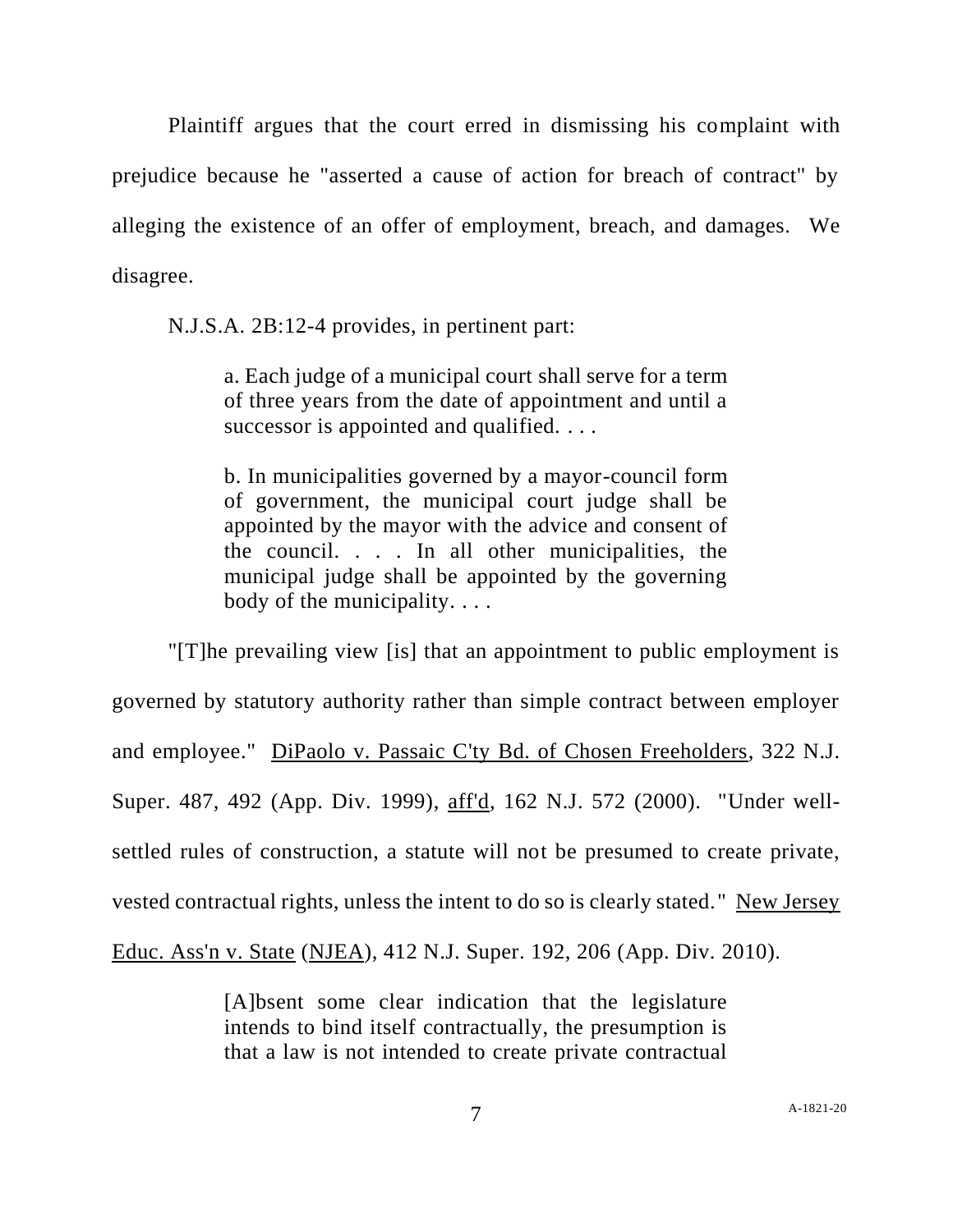or vested rights but merely declares a policy to be pursued until the legislature shall ordain otherwise. This well-established presumption is grounded in the elementary proposition that the principal function of a legislature is not to make contracts, but to make laws that establish the policy of the state. Policies, unlike contracts, are inherently subject to revision and repeal, and to construe laws as contracts when the obligation is not clearly and unequivocally expressed would be to limit drastically the essential powers of a legislative body.

[Id. at 207 (quoting Nat'l R. Passenger Corp. v. Atchison, T. & S. F. R. Co., 470 U.S. 451, 465-66 (1985) (citations omitted)).]

Moreover,

public offices are mere agencies or trusts, and not property as such. Nor are the salary and emoluments property, secured by contract, but compensation for services actually rendered. Nor does the fact that a constitution may forbid the legislature from abolishing a public office or diminishing the salary thereof during the term of the incumbent changes its character or make it property. . . . In short, generally speaking, the nature of the relation of a public officer to the public is inconsistent with either a property or a contract right.

[Errichetti v. Merlino, 188 N.J. Super. 309, 336 (Law Div. 1982) (quoting Taylor v. Beckham, 178 U.S. 548, 577 (1900)).]

See also DiPaolo, 322 N.J. Super. at 493 (holding "the public employment relationship derives from applicable statutory schemes and not from an independent contract between public employer and employee. Therefore, the